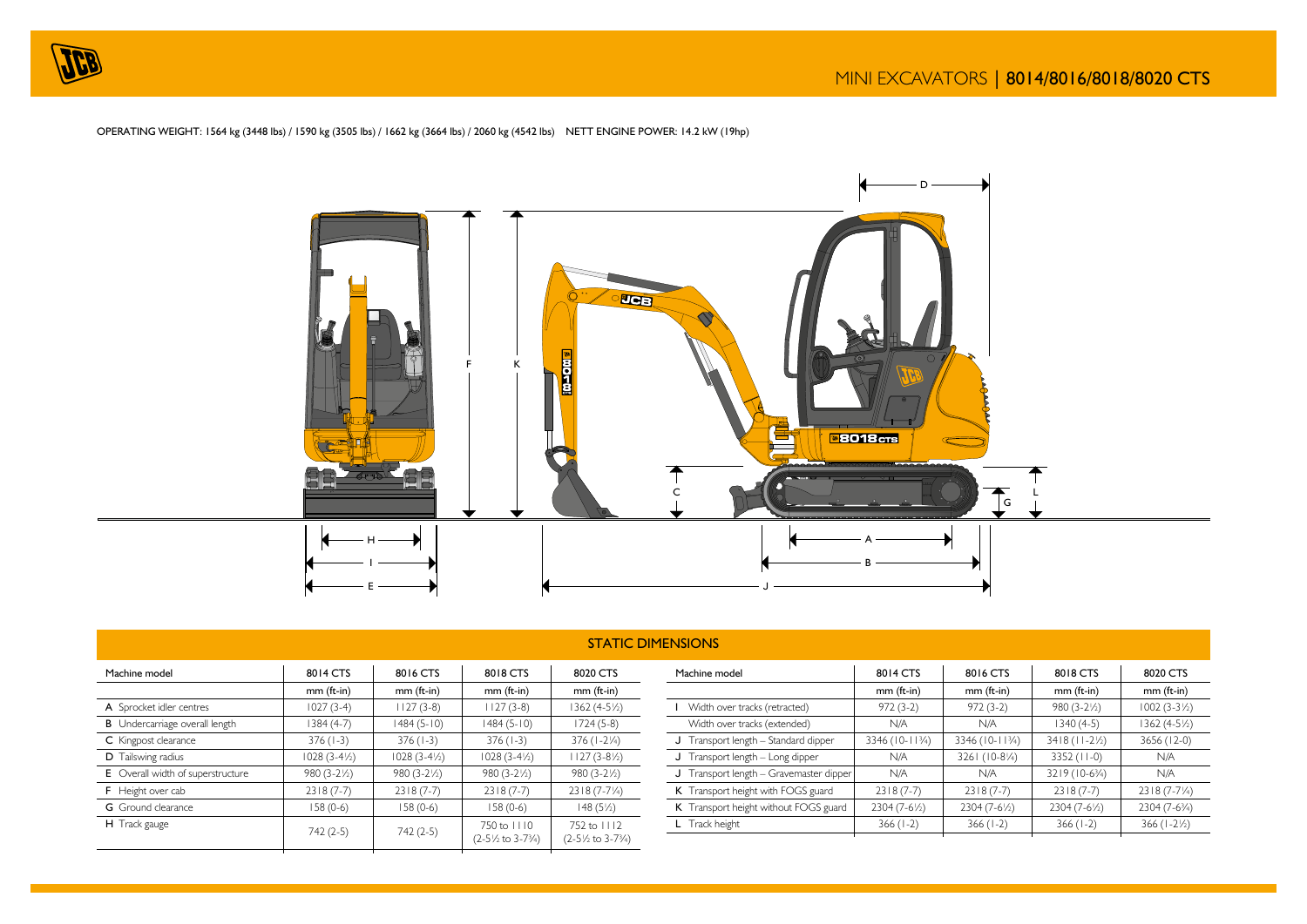|                        | <b>ENGINE</b>          |                               |
|------------------------|------------------------|-------------------------------|
| Machine Model          |                        | 8014 / 8016 / 8018 / 8020 CTS |
| Model                  |                        | 403D-11 Tier III              |
| Fuel                   |                        | Diesel                        |
| Cooling                |                        | Water cooled                  |
| Gross power ISO 14396  | kW (hp) @ 2200 rpm     | 14.7(19.7)                    |
| Nett power             | kW (hp) @ 2200 rpm     | 14.2(19)                      |
| Gross torque ISO 14396 | Nm (lbf ft) @ 1600 rpm | 66.8 (49.27)                  |
| Nett torque            | Nm (lbf ft) @ 1600 rpm | 64.2 (47.35)                  |
| Displacement           | cc / litres            | 1131 / 1.131                  |
| Gradeability           | degrees                | 35                            |
| Starter motor          | kW (hp)                | 1.1(1.48)                     |
| Battery                | volt / Ah              | 12v/60                        |
| Alternator             | amps                   | 40                            |

| <b>UNDERCARRIAGE</b>                                             |            |             |            |            |              |
|------------------------------------------------------------------|------------|-------------|------------|------------|--------------|
| 8014 CTS<br>8016 CTS<br>8018 CTS<br>Machine model<br>8020 CTS    |            |             |            |            |              |
| No of bottom rollers                                             |            | 3           | 3          | 3          | 4            |
| Track width                                                      | $mm$ (in)  | 230(9)      | 230(9)     | 230(9)     | 250 (93/4)   |
| Ground bearing pressure kg/cm <sup>2</sup> (lb/in <sup>2</sup> ) |            | 0.33(4.69)  | 0.3(4.27)  | 0.32(4.55) | 0.36(5.12)   |
| Ground clearance                                                 | $mm$ (in)  | 158(6)      | 158(6)     | 158(6)     | $148(5\%)$   |
| Track tensioning                                                 |            | Screw       | Grease     | Grease     | Grease       |
| Travel speed - low                                               | kph (mph)  | 2(1.24)     | 2(1.24)    | 2(1.24)    | 2.3(1.4)     |
| Travel speed - high                                              | kph (mph)  | N/A         | 3.8(2.36)  | 3.8(2.36)  | 4(2.49)      |
| Tractive effort                                                  | $kN$ (lbf) | 11.08(2491) | 11.3(2540) | 11.3(2540) | 16.18 (3638) |
|                                                                  |            |             |            |            |              |

### HYDRAULIC SYSTEM – 8014 CTS

|                  | Standard gear pump                     |
|------------------|----------------------------------------|
|                  | Triple section Gear                    |
| lpm              | 39.2 (13.5 x 13.5 x 12.2)              |
| US gal/min       | $10.4$ (3.6 $\times$ 3.6 $\times$ 3.2) |
| bar (psi)        | 230 (3336)                             |
| bar (psi)        | 160(2321)                              |
| Ipm (US gal/min) | 26.9(7.1)                              |
|                  | Piston                                 |
|                  |                                        |

| <b>HYDRAULIC SYSTEM - 8016 CTS</b>           |              |                                        |                                         |  |  |
|----------------------------------------------|--------------|----------------------------------------|-----------------------------------------|--|--|
| Optional variable pump<br>Standard gear pump |              |                                        |                                         |  |  |
| Pump                                         |              | Triple section Gear                    | Variable (2 Ports) /   Gear             |  |  |
| Nominal output                               | lpm          | $39.2(13.5 \times 13.5 \times 12.2)$   | 42.5 ( $14.9 \times 14.9 \times 12.7$ ) |  |  |
| Nominal output                               | US gal/min   | $10.4$ (3.6 $\times$ 3.6 $\times$ 3.2) | $11.2(3.9 \times 3.9 \times 3.4)$       |  |  |
| Excavator/track main relief                  | bar (psi)    | 230 (3336)                             | 230 (3336)                              |  |  |
| Slew main relief                             | bar (psi)    | 160(2321)                              | 160 (2321)                              |  |  |
| Auxiliary hydraulic flow                     | Ipm (US gal) | 26.9(7.1)                              | 29.8(7.9)                               |  |  |
| Hydraulic motors                             |              | Piston                                 | Piston                                  |  |  |
|                                              |              |                                        |                                         |  |  |

# HYDRAULIC SYSTEM – 8018 CTS

|                 | Standard gear pump                | Optional variable pump                 |
|-----------------|-----------------------------------|----------------------------------------|
|                 | Triple section Gear               | Variable (2 Ports) / I Gear            |
| lpm             | $43.6$ (15.7 x 15.7 x 12.2)       | $46.9$ (17.1 x 17.1 x 12.7)            |
| UK gal/min      | $11.5(3.6 \times 3.6 \times 3.2)$ | $12.4$ (4.5 $\times$ 4.5 $\times$ 3.4) |
| bar (psi)       | 230 (3336)                        | 230 (3336)                             |
| bar (psi)       | 160 (2321)                        | 160(2321)                              |
| litres (UK gal) | 31.3(8.3)                         | 34.2(9.0)                              |
|                 | Piston                            | Piston                                 |
|                 |                                   |                                        |

# HYDRAULIC SYSTEM – 8020 CTS

|                             |                  | Standard variable pump                 |
|-----------------------------|------------------|----------------------------------------|
| Pump                        |                  | Variable (2 Ports) / I Gear            |
| Nominal output              | lpm              | $55.4(22 \times 22 \times 11.4)$       |
| Nominal output              | US gal/min       | $14.6$ (5.8 $\times$ 5.8 $\times$ 3.0) |
| Excavator/track main relief | bar (psi)        | 230 (3336)                             |
| Slew main relief            | bar (psi)        | 160(2321)                              |
| Auxiliary hydraulic flow    | Ipm (US gal/min) | 44 (11.6)                              |
| Hydraulic motors            |                  | Piston                                 |
|                             |                  |                                        |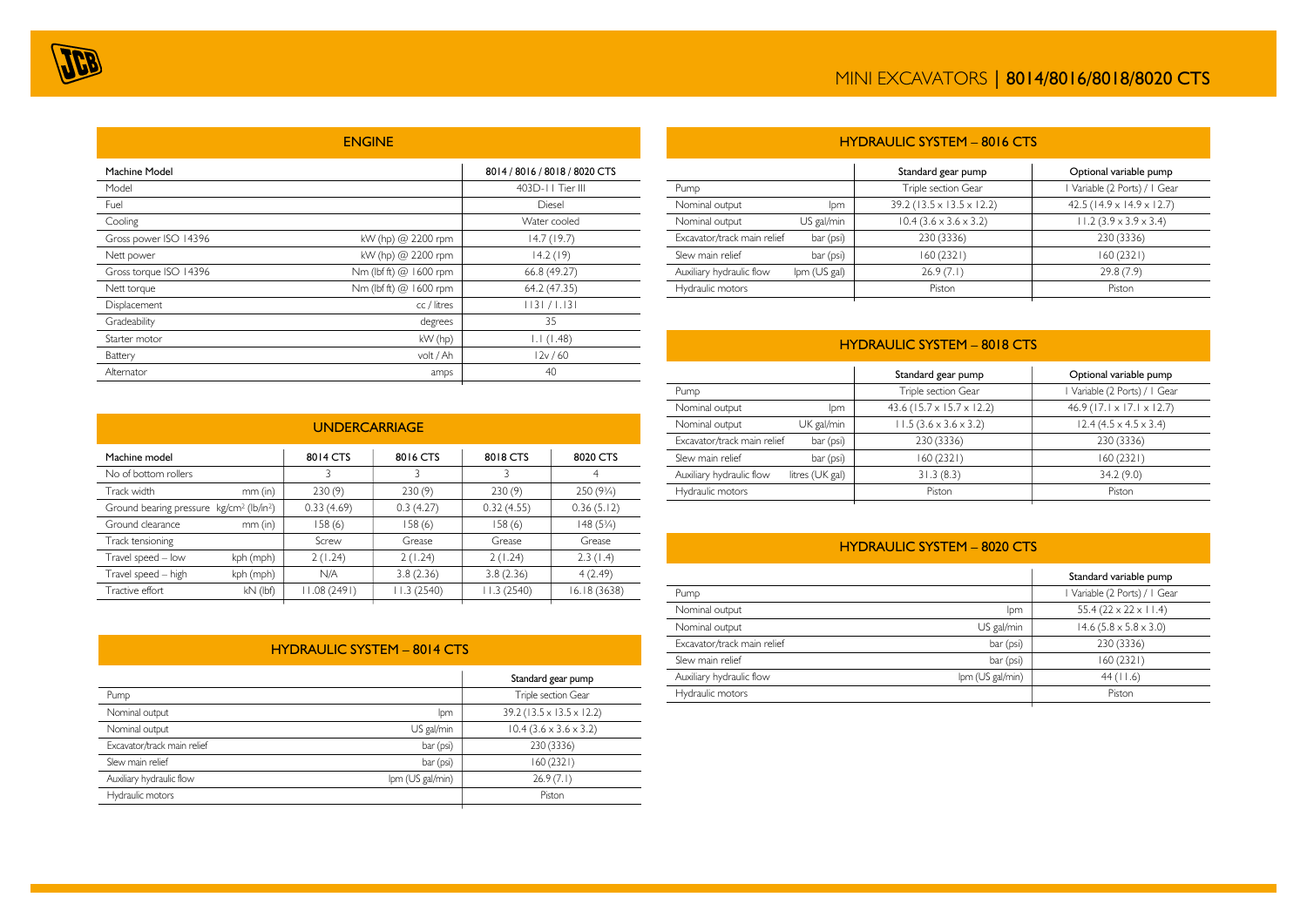

#### STANDARD EQUIPMENT – 8014 CTS

ROPS & TOPS certified canopy, full audio/visual warning systems, slew travel lock, control isolator, external lockable toolbox, 12v power socket, lifting points, rubber tracks, ISO servo controls, vinyl static seat, boom worklight, boom ram protection, dozer blade, 1161mm (3ft-10in) dipper.

### OPTIONAL EQUIPMENT – 8014 CTS

ROPS & TOPS certified fully glazed cab (includes heater, interior light, cigar lighter, door holdback latch with internal/external release, gas strut assisted front screen), dual pattern controls (ISO/SAE change-over), double-acting auxiliary circuit, cab/canopy mounted worklights, engine fan guard kit, FOPS roof guard, yellow roof moulding, 9 digging buckets (160mm to 760mm (6in to 30in)), 2 ditching/grading buckets (900mm & 1000mm (35in and 39in)), hydraulic breakers, earthdrills, mechanical quickhitch, hydraulic kerb-lifter, bushed kingpost, rotating or strobe beacon, toolkit and greasegun, heavy duty track tension, JCB impact protection front screen.

### STANDARD EQUIPMENT – 8016 CTS

ROPS & TOPS certified canopy, full audio/visual warning systems, slew travel lock, control isolator, external lockable toolbox, 12v power socket, lifting points, rubber tracks, ISO servo controls, static seat, boom worklight, double acting auxiliary circuit, boom ram protection, triple section gear pump, dozer blade, 1161mm (3ft-10in) dipper.

#### OPTIONAL EQUIPMENT – 8016 CTS

ROPS & TOPS certified fully glazed cab (includes heater, interior light, cigar lighter, door holdback latch with internal/external release, gas strut assisted front screen), suspension seat, dual pattern controls (ISO/SAE change-over), cab/canopy mounted worklights, 1261mm (4ft-2in) long dipper, 2 speed auto-shift tracking, long dozer blade, dipper pipework, hand held tool circuit, variable displacement pump, engine fan guard kit, FOPS roof guard, mirror, track pedals, radio, biodegradeable hydraulic oil, fire extinguisher, sunblind (cab builds), battery isolator, travel alarm, immobiliser, rotating or strobe beacon, toolkit and greasegun, heavy-duty track tension, JCB impact protection front screen, bushed kingpost, yellow roof moulding, 9 digging buckets 160mm to 760mm (6in to 30in)), 2 ditching/grading buckets (900mm & 1000mm (35in and 39in)), hydraulic breakers, earthdrills, mechanical quickhitch, hydraulic kerb-lifter.

### STANDARD EQUIPMENT – 8018 CTS

ROPS & TOPS certified canopy, full audio/visual warning systems, slew travel lock, control isolator, external lockable toolbox, 12v power socket, lifting points, rubber tracks, 2 speed auto-shift tracking, hydraulically extending undercarriage, ISO servo controls, static seat, boom worklight, double acting auxiliary circuit, boom ram protection, triple section gear pump, extendable dozer blade, 1161mm (3ft-10in) dipper.

#### OPTIONAL EQUIPMENT – 8018 CTS

ROPS & TOPS certified fully glazed cab (includes heater, interior light, cigar lighter, door holdback latch with internal/external release, gas strut assisted front screen), suspension seat, dual pattern controls (ISO/SAE change-over), cab/canopy mounted worklights, 1261mm (4ft-2in) long dipper, 1500mm (4ft-11in) Gravemaster dipper\*, long dozer blade, dipper pipework, hand held tool circuit, variable displacement pump, engine fan guard kit, FOPS roof guard, mirror, track pedals, toolkit, radio, biodegradeable hydraulic oil, fire extinguisher, sunblind (cab builds), battery isolator, travel alarm, immobiliser, yellow roof moulding, 9 digging buckets (160mm to 760mm (6in to 30in)), 2 ditching/grading buckets (900mm & 1000mm (35in and 39in)), hydraulic breakers, earthdrills, mechanical quickhitch, hydraulic kerb-lifter, bushed kingpost, rotating or strobe beacon, toolkit and greasegun, heavyduty track tension, JCB impact protection front screen.

#### STANDARD EQUIPMENT – 8020 CTS

ROPS & TOPS certified canopy, full audio/visual warning systems, slew travel lock, control isolator, external lockable toolbox, 12v power socket, lifting points, rubber tracks, 2-speed autoshift tracking, hydraulically extending undercarriage, ISO servo, variable gear pump, unit spring tensioner, bushed kingpost.

#### OPTIONAL EQUIPMENT – 8020 CTS

ROPS & TOPS certified fully glazed cab (includes heater, interior light, cigar lighter, door holdback latch with internal/external release, gas-strut-assisted front screen), suspension seat, dual pattern controls (ISO/SAE change-over), cab/canopy mounted worklights, handheld tool circuit, engine fan guard kit, FOPS roof guard, mirror, track pedals, toolkit, radio, biodegradeable hydraulic oil, fire extinguisher, sunblind (cab builds), battery isolator, travel alarm, immobiliser, yellow roof moulding, 9 digging buckets (160mm to 760mm), 2 ditching/grading buckets (900mm & 1000mm), hydraulic breakers, earthdrills, mechanical quickhitch, hydraulic kerb-lifter, rotating or strobe beacon, toolkit and greasegun, heavy duty track tension, JCB impact protection front screen.

WORKING RANGE



\* Auxiliary pipework is not available with Gravemaster dipper option.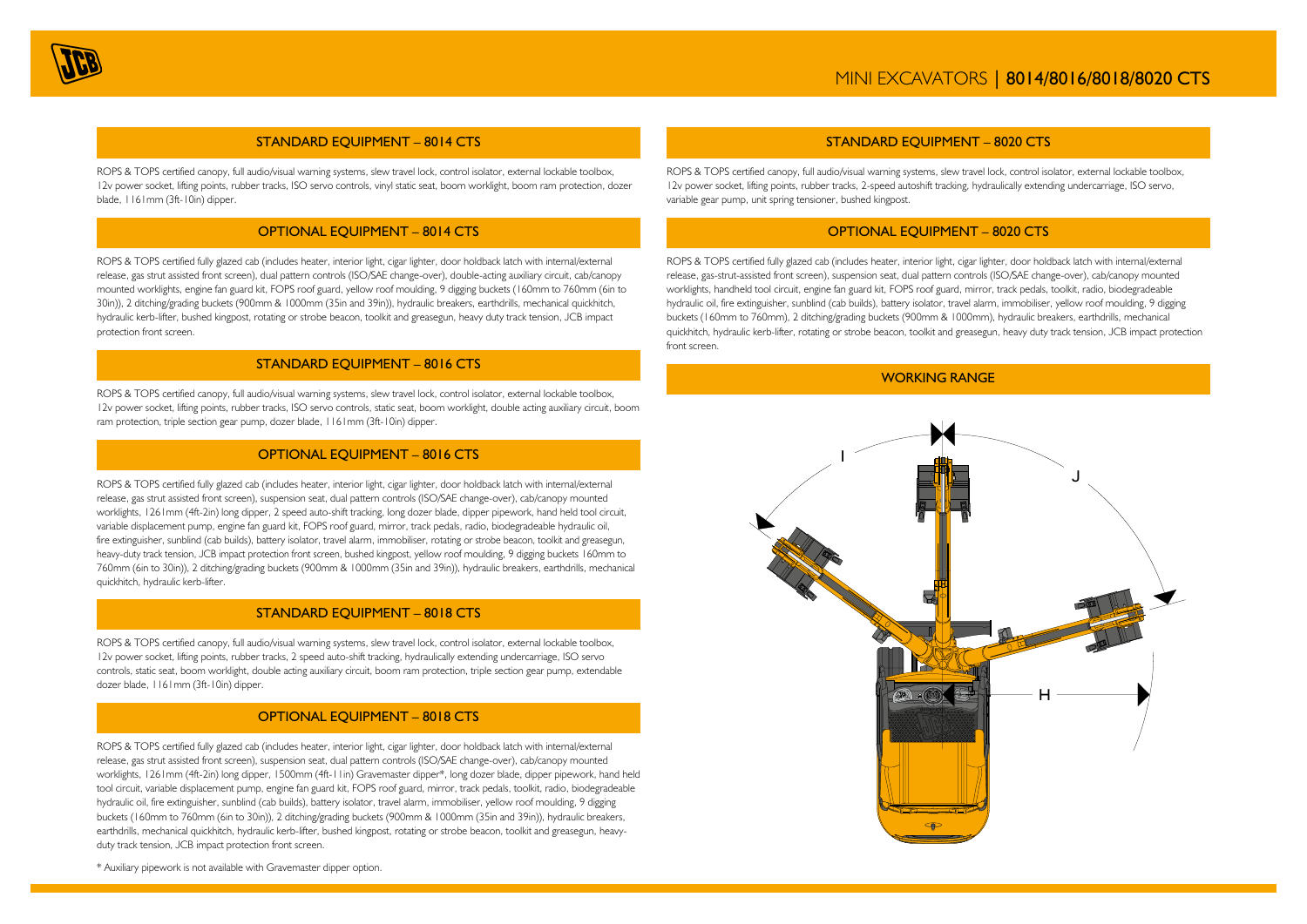

# WORKING RANGE



# WORKING RANGE

|   | Machine model                          | 8014 CTS     |                         |
|---|----------------------------------------|--------------|-------------------------|
|   | Boom length                            | mm (ft-in)   | $1560(5-2)$             |
|   | Dipper length                          | mm (ft-in)   | $1161(3-10)$            |
| A | Max digging reach                      | $mm$ (ft-in) | 3837 (12-7)             |
| В | Max digging reach on ground            | mm (ft-in)   | $3764(12-4)$            |
| C | Max digging depth - dozer up           | $mm$ (ft-in) | 2044 (6-8½)             |
|   | Max digging depth - dozer down         | $mm$ (ft-in) | $2357(7-9)$             |
| D | Max digging height                     | mm (ft-in)   | $3393 (11-2)$           |
| Е | Max dump height                        | $mm$ (ft-in) | 2501 (8-2½)             |
| F | Max height to dipper nose pivot pin    | $mm$ (ft-in) | $2921(9-7)$             |
| G | Max vertical wallcut depth             | mm (ft-in)   | $1659(5-5)$             |
| н | Min. front swing radius (no offset)    | mm (ft-in)   | $1641 (5-4\frac{1}{2})$ |
|   | Min. front swing radius (fully offset) | mm (ft-in)   | $1457(4-9)$             |
|   | Boom swing left                        | degrees      | 55                      |
| J | Boom swing right                       | degrees      | 75                      |
|   | <b>Bucket rotation</b>                 | degrees      | 198                     |
|   | Dipper rotation                        | degrees      | 112                     |
|   | <b>Bucket tearout</b>                  | $kN$ (lbf)   | 13.5 (3035)             |
|   | Dipper tearout                         | $kN$ (lbf)   | 8 (1798)                |
|   | Slew speed                             | rpm          | $\overline{0}$          |
|   |                                        |              |                         |



## WORKING RANGE

| Machine model |                                        |              | 8016 CTS                |                        |
|---------------|----------------------------------------|--------------|-------------------------|------------------------|
|               | Boom length                            | $mm$ (ft-in) | $1560(5-2)$             | $1560(5-2)$            |
|               | Dipper length                          | $mm$ (ft-in) | $1161(3-10)$            | $1261(4-2)$            |
| A             | Max digging reach                      | mm (ft-in)   | 3837 (12-7)             | 3933 (12-11)           |
| в             | Max digging reach on ground            | mm (ft-in)   | $3764(12-4)$            | 3847 (12-71/2)         |
| C             | Max digging depth - dozer up           | mm (ft-in)   | $2044(6-8/2)$           | $2144(7-0\frac{1}{2})$ |
|               | Max digging depth - dozer down         | mm (ft-in)   | $2357(7-9)$             | $2457(8-1)$            |
| D             | Max digging height                     | mm (ft-in)   | 3393 (11-2)             | $3454$ (11-4)          |
| Е             | Max dump height                        | mm (ft-in)   | $2501 (8-2\frac{1}{2})$ | $2559(8-5)$            |
| F             | Max height to dipper nose pivot pin    | mm (ft-in)   | $2921(9-7)$             | $2965(9-9)$            |
| G             | Max vertical wallcut depth             | mm (ft-in)   | $1659(5-5)$             | $1754(5-9)$            |
| н.            | Min. front swing radius (no offset)    | mm (ft-in)   | $1641 (5-4\frac{1}{2})$ | $1665(5-6)$            |
|               | Min. front swing radius (fully offset) | mm (ft-in)   | $1457(4-9)$             | $1481(4-10)$           |
| $\mathbf{I}$  | Boom swing left                        | degrees      | 55                      | 55                     |
| J             | Boom swing right                       | degrees      | 75                      | 75                     |
|               | <b>Bucket rotation</b>                 | degrees      | 198                     | 198                    |
|               | Dipper rotation                        | degrees      | $ 12\rangle$            | $ 12\rangle$           |
|               | Bucket tearout                         | $kN$ (lbf)   | 16.2(3642)              | 16.2(3642)             |
|               | Dipper tearout                         | $kN$ (lbf)   | 8 (1798)                | 7.25 (1630)            |
|               | Slew speed                             | rpm          | $ 0\rangle$             | $ 0\rangle$            |
|               |                                        |              |                         |                        |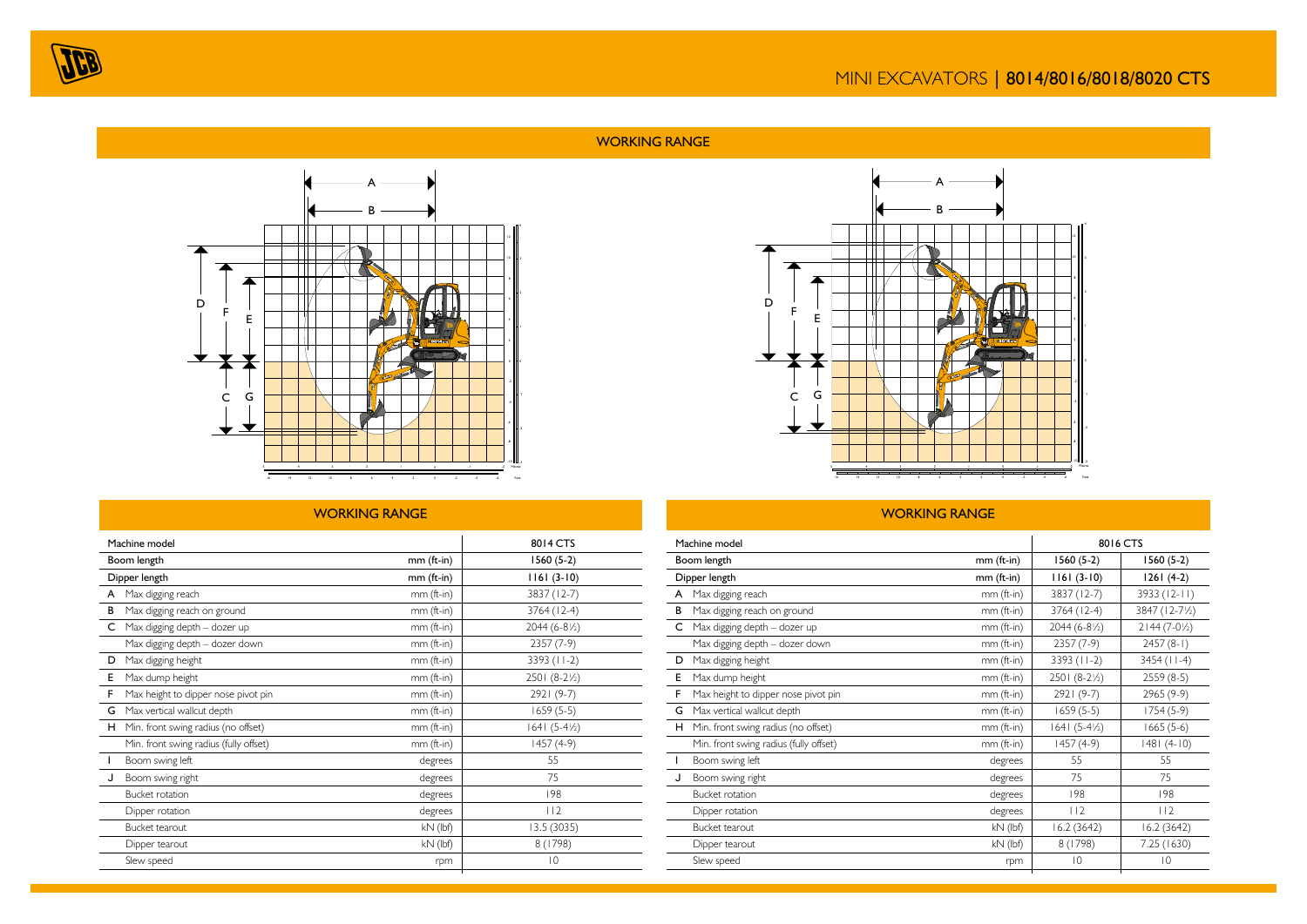

# WORKING RANGE



# WORKING RANGE

|    | Machine model                          |              | 8018 CTS               |                        |                         |
|----|----------------------------------------|--------------|------------------------|------------------------|-------------------------|
|    | Boom length                            | $mm$ (ft-in) | $1680(5-5)$            | $1680(5-5)$            | $1680(5-5)$             |
|    | Dipper length                          | $mm$ (ft-in) | $1161(3-10)$           | $1261(4-2)$            | $1500(4-11)$            |
|    | A Max digging reach                    | $mm$ (ft-in) | $3933 (12 - 11)$       | 4028 (13-21/2)         | $4254(13-11/2)$         |
| в  | Max digging reach on ground            | $mm$ (ft-in) | 3865 (12-8)            | 3949 (12-11)           | $4184(13-8\frac{3}{4})$ |
| C. | Max digging depth - dozer up           | mm (ft-in)   | $2142(7-0)$            | $2242(7-4)$            | $2477(8-1\frac{1}{2})$  |
|    | Max digging depth - dozer down         | mm (ft-in)   | $2470(8-1)$            | $2570(8-5)$            | 2805 (9-21/2)           |
| D  | Max digging height                     | mm (ft-in)   | $3460$ (11-4)          | $3519 (11-6\%)$        | 3660 (12-0)             |
| Е  | Max dump height                        | $mm$ (ft-in) | $2568(8-5)$            | $2626(8-7)$            | 2765 (9-03/4)           |
| F. | Max height to dipper nose pivot pin    | mm (ft-in)   | 2973 (9-9)             | $3032(9-11)$           | 3172 (10-43/4)          |
| G  | Max vertical wallcut depth             | mm (ft-in)   | $1750(5-9)$            | $1845(6-0\frac{1}{2})$ | $2082(6-10)$            |
|    | H Min. front swing radius (no offset)  | mm (ft-in)   | $1715(5-7\frac{1}{2})$ | 1739 (5-8½)            | $1791(5-10\%)$          |
|    | Min. front swing radius (fully offset) | mm (ft-in)   | $1529(5-0)$            | $1552(5-1)$            | $1574(5-2)$             |
|    | Boom swing left                        | degrees      | 55                     | 55                     | 55                      |
|    | Boom swing right                       | degrees      | 75                     | 75                     | 75                      |
|    | <b>Bucket rotation</b>                 | degrees      | 198                    | 198                    | 198                     |
|    | Dipper rotation                        | degrees      | $ 12\rangle$           | 112                    | 112                     |
|    | Bucket tearout                         | $kN$ (lbf)   | 16.2(3642)             | 16.2(3642)             |                         |
|    | Dipper tearout                         | $kN$ (lbf)   | 9.2(2068)              | 8.3 (1866)             |                         |
|    | Slew speed                             | rpm          | $\overline{10}$        | 10                     | $\overline{0}$          |



## WORKING RANGE

|              | Machine model                          | 8020 CTS   |                         |
|--------------|----------------------------------------|------------|-------------------------|
|              | Boom length                            | mm (ft-in) | 1792 (5-8)              |
|              | Dipper length                          | mm (ft-in) | $1261(4-2)$             |
| A            | Max digging reach                      | mm (ft-in) | 4158 (13-73/4)          |
| В            | Max digging reach on ground            | mm (ft-in) | $4065(13-4)$            |
| C            | Max digging depth - dozer up           | mm (ft-in) | 2430 (7-113/4)          |
|              | Max digging depth - dozer down         | mm (ft-in) | $2621 (8-7\frac{1}{4})$ |
| D            | Max digging height                     | mm (ft-in) | 3665 (121/4)            |
| Е            | Max dump height                        | mm (ft-in) | $2772(9-1)$             |
| F            | Max height to dipper nose pivot pin    | mm (ft-in) | $3178(10-5)$            |
| G            | Max vertical wallcut depth             | mm (ft-in) | $1921 (6-3\frac{1}{2})$ |
| н.           | Min. front swing radius (no offset)    | mm (ft-in) | $1842(6\%)$             |
|              | Min. front swing radius (fully offset) | mm (ft-in) | $1049(3-5\frac{1}{4})$  |
| $\mathbf{I}$ | Boom swing left                        | degrees    | 55                      |
|              | Boom swing right                       | degrees    | 75                      |
|              | <b>Bucket rotation</b>                 | degrees    | 198                     |
|              | Dipper rotation                        | degrees    | 112                     |
|              | <b>Bucket tearout</b>                  | kN (lbf)   | 19.0* (3214.77)         |
|              | Dipper tearout                         | $kN$ (lbf) | 9.3 (2090.7)            |
|              | Slew speed                             | rpm        | 9.6                     |
|              |                                        |            |                         |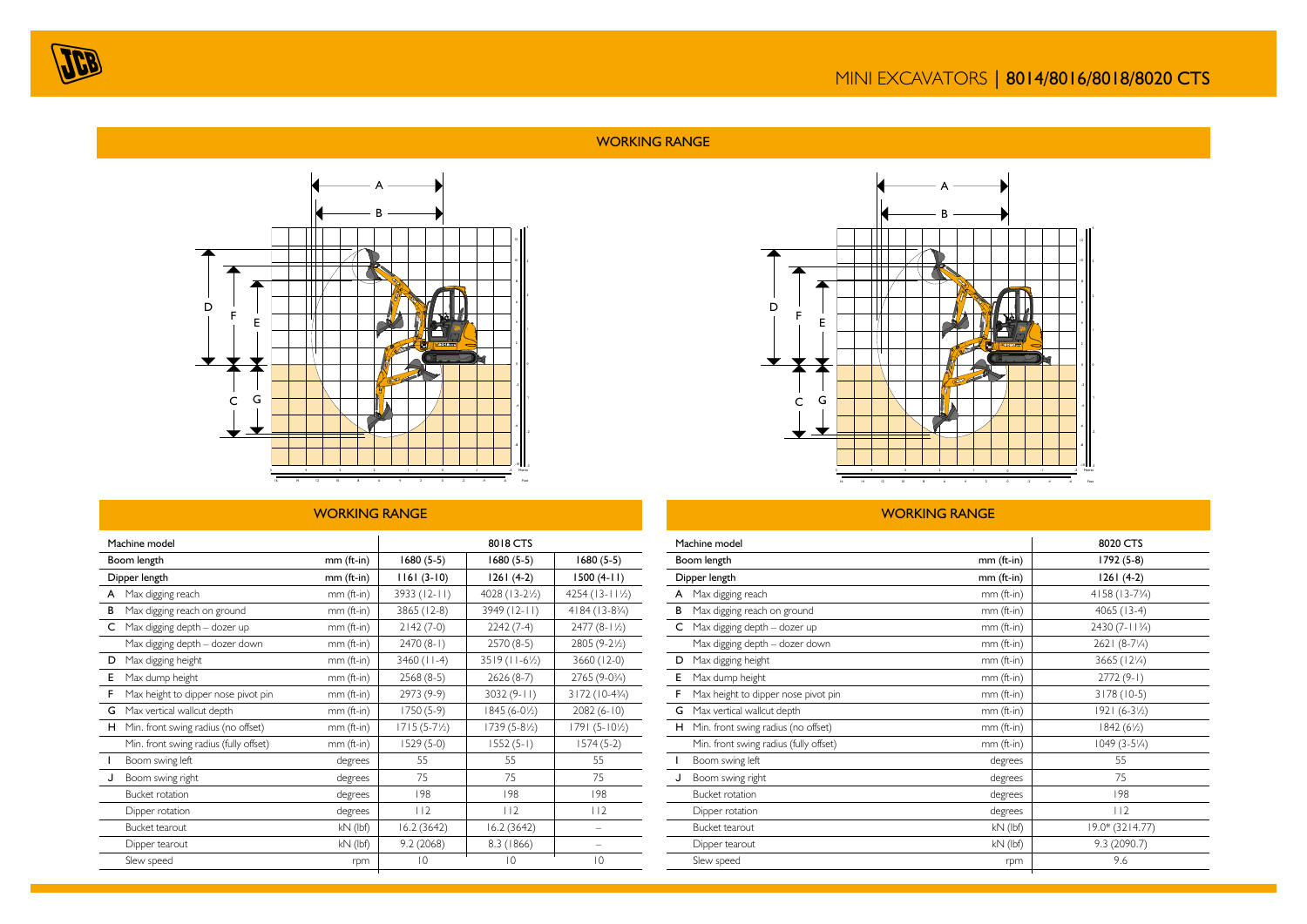

|                   |          |                       |     |          |                               |      |              | Reach from slew centre |        |                                |            |      |                           |            |     |               |
|-------------------|----------|-----------------------|-----|----------|-------------------------------|------|--------------|------------------------|--------|--------------------------------|------------|------|---------------------------|------------|-----|---------------|
| <b>Load Point</b> |          | $1.2m$ (3ft $1 lin$ ) |     |          | $1.5m$ (4ft $1 \text{ lin}$ ) |      | 2m (6ft 7in) |                        |        | $2.5m$ (8ft $2\frac{1}{2}in$ ) |            |      | Capacity at maximum reach |            |     |               |
|                   | 电        | 电                     |     | 电        | 电                             |      | 电            | 宅                      | ö      | 咤                              | 电          | 巺    | 电                         | 咤          |     |               |
| Height            | Dozer up | Dozer down            |     | Dozer up | Dozer down                    |      | Dozer up     | Dozer down             |        | Dozer up                       | Dozer down |      | Dozer up                  | Dozer down |     |               |
| $m$ (ft-in)       | kg       | kg                    | kg  | kg       | kg                            | kg   | kg           | kg                     | kg     | kg                             | kg         | kg   | kg                        | kg         | kg  | $mm$ (ft-in)  |
| $1.5(4-11)$       |          |                       |     |          |                               |      |              |                        |        | 228*                           | 238*       | 224* | 172                       | 252*       | 136 | 3240 (10-7/2) |
| $(3-3)$           |          |                       |     | 492*     | 506*                          | 434* | 304*         | 350*                   | $303*$ | 284*                           | 298*       | 194  | 152                       | $271*$     | 115 | 3300 (10-10)  |
| $0.5(1-8)$        |          |                       |     | 465      | 744*                          | 359  | 312          | 479*                   | 248    | 224                            | 376*       | 188  | 42                        | 288*       | 115 | 3300 (10-10)  |
| Ground Level      | 368      | $914*$                | 416 | 344      | 845*                          | 315  | 240          | 532*                   | 206    | 158                            | 384*       | 166  | 135                       | 296*       | 116 | $3150(10-4)$  |
| $-0.5 - (1-8)$    | 353      | 966*                  | 386 | 315      | 809*                          | 273  | 210          | 548*                   | 212    | 150                            | 400*       | 158  | 124                       | $322*$     | 127 | $3000(9-10)$  |
| $-1 - (3-3)$      | 308      | 853*                  | 436 | 374      | 679*                          | 300  | 270          | 535*                   | 206    | 210                            | 394*       | 154  | 195                       | 349*       | 139 | $2650(8-8)$   |
|                   |          |                       |     |          |                               |      |              |                        |        |                                |            |      |                           |            |     |               |

### 8014 CTS LIFT CAPACITIES – 230mm (9in) Rubber Tracks, 1161mm (3ft 10in) dipper, No bucket.

# 8016 CTS LIFT CAPACITIES – Standard Dozer, 230mm (9in) Rubber Tracks, 1161mm (3ft 10in) dipper, No bucket.

|                     |          |                       |     |          |                               |              |          | Reach from slew centre |                                |          |            |                           |          |            |     |              |
|---------------------|----------|-----------------------|-----|----------|-------------------------------|--------------|----------|------------------------|--------------------------------|----------|------------|---------------------------|----------|------------|-----|--------------|
| Load Point          |          | $1.2m$ (3ft $1 lin$ ) |     |          | $1.5m$ (4ft $1 \text{ lin}$ ) | 2m (6ft 7in) |          |                        | $2.5m$ (8ft $2\frac{1}{2}in$ ) |          |            | Capacity at maximum reach |          |            |     |              |
|                     | 乓        | 宅                     |     | 电        | 电                             |              | 三        | 电                      |                                | 电        | -5         | 吿                         | 电        | 韦          |     |              |
| Height              | Dozer up | Dozer down            |     | Dozer up | Dozer down                    |              | Dozer up | Dozer down             |                                | Dozer up | Dozer down |                           | Dozer up | Dozer down |     |              |
| $m$ (ft-in)         | kg       | kg                    | kg  | kg       | kg                            | kg           | kg       | kg                     | kg                             | kg       | kg         | kg                        | kg       | kg         | kg  | $mm$ (ft-in) |
| $1.5(4-11)$         |          |                       |     |          |                               |              |          |                        |                                | 242*     | 252*       | 247*                      | 188      | 266*       | 6   | 3240 (10-7½) |
| $(3-3)$             |          |                       |     | 499*     | 532*                          | 499*         | 360*     | 370*                   | 240                            | 297*     | $314*$     | 196                       | 68       | 289*       | 177 | 3300 (10-10) |
| $0.5(1-8)$          |          |                       |     | 505      | $819*$                        | 392          | 338      | 526*                   | 241                            | 247      | 388*       | 200                       | 167      | $314*$     | 49  | 3300 (10-10) |
| <b>Ground Level</b> | 593      | $1029*$               | 495 | 449      | 857*                          | 378          | 319      | 567*                   | 266                            | 249      | 439*       | 217                       | 167      | 342*       | 183 | $3150(10-4)$ |
| $-0.5 - (1-8)$      | 581      | $1062*$               | 502 | 443      | 879*                          | 351          | 317      | $615*$                 | 258                            | 246      | $462*$     | 215                       | 204      | 370*       | 173 | $3000(9-10)$ |
| $-1 - (3-3)$        | 566      | $1037*$               | 574 | 407      | 758*                          | 409          | 308      | 566*                   | 244                            | 236      | 398*       | 200                       | 224      | 349*       | 6   | $2650(8-8)$  |



**ED** Lift capacity front and rear.

- Notes: I. Lifting capacities are based on ISO 10567, that is: 75% of minimum tipping load or 87% of hydraulic lift capacity, whichever is the less. Lifting capacities marked\* are based on hydraulic capacity.
	- 2. Lift capacities assume that the machine is on firm, level ground and equipped with an approved lifting point.
	- 3. A bucket must be fitted when lifting, the weight of this bucket must be deducted from the above lift capacities.
	- 4. Lift capacities may be limited by local regulations. Please refer to your dealer.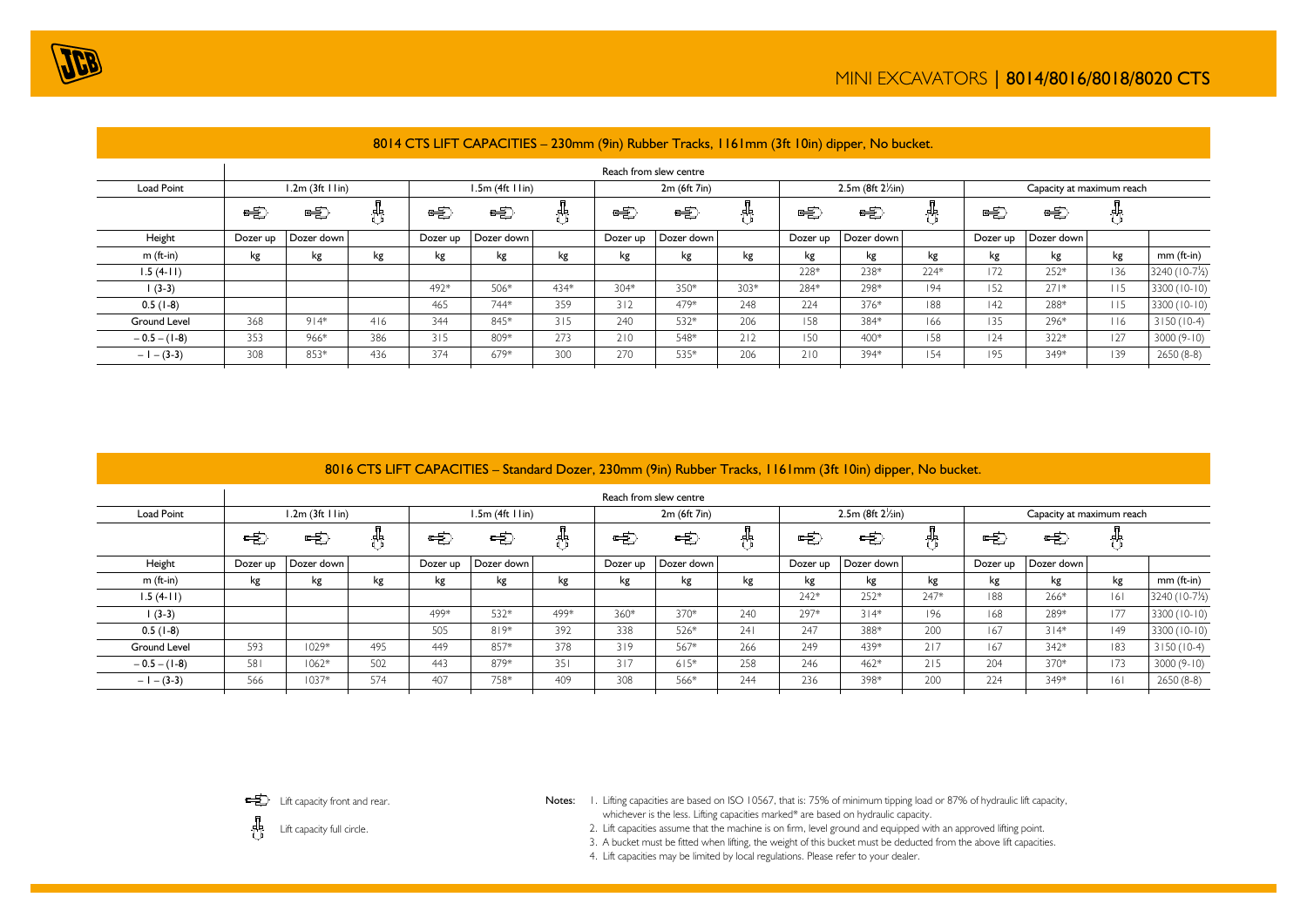

|                     | Reach from slew centre |            |                               |          |          |            |                               |          |              |            |           |          |          |            |                                |          |                           |                   |           |          |                            |
|---------------------|------------------------|------------|-------------------------------|----------|----------|------------|-------------------------------|----------|--------------|------------|-----------|----------|----------|------------|--------------------------------|----------|---------------------------|-------------------|-----------|----------|----------------------------|
| Load Point          |                        |            | $1.2m$ (3ft $1 \text{ lin}$ ) |          |          |            | $1.5m$ (4ft $1 \text{ lin}$ ) |          | 2m (6ft 7in) |            |           |          |          |            | $2.5m$ (8ft $2\frac{1}{2}in$ ) |          | Capacity at maximum reach |                   |           |          |                            |
|                     | 电                      | 唾          |                               |          | 电        | 电          |                               |          | 电            | 电          |           | 鼎        | 电        | 电          |                                |          | 电                         | 恬                 |           |          |                            |
| Height              | Dozer up               | Dozer down | Retracted                     | Extended | Dozer up | Dozer down | Retracted                     | Extended | Dozer up     | Dozer down | Retracted | Extended | Dozer up | Dozer down | Retracted                      | Extended | Dozer up                  | Dozer down        | Retracted | Extended | <b>Distance</b>            |
| $m$ (ft-in)         | kg                     | kg         | kg                            | kg       | kg       | kg         | kg                            | kg       | kg           | kg         | kg        | kg       | kg       | kg         | kg                             | kg       | kg                        | kg                | kg        | kg       | $mm$ (ft-in)               |
| $1.5(4-11)$         |                        |            |                               |          |          |            |                               |          |              |            |           |          | 200*     | 203*       | $218*$                         | $717*$   | 173                       | $232*$            | 44        | 235*     | $3430 (11-3)$              |
| $1(3-3)$            |                        |            |                               |          | 345*     | 365*       | 345*                          | 346*     | $305*$       | $315*$     | 305*      | 306*     | 259*     | $270*$     | $251*$                         | $252*$   | 201                       | 247*              | 128       | $252*$   | 3500 (11-5 <sup>3</sup> /4 |
| $0.5(1-8)$          |                        |            |                               |          | 480*     | 567*       | 319                           | $510*$   | 393          | 465*       | 264       | $416*$   | 276      | 335*       | 211                            | $310*$   | 173                       | $27$ <sup>*</sup> | 125.      | 198      | 3500 ( $11-5\frac{3}{4}$ ) |
| <b>Ground Level</b> | 477                    | 760*       | 384                           | 638      | 400      | 645*       | 316                           | 524      | 330          | $501*$     | 241       | 478*     | 261      | 378*       | 196                            | 365*     | 64                        | $273*$            | 138       | 216      | 3360 (11-0/4)              |
| $-0.5 - (1-8)$      | 464                    | 940*       | 376                           | 545      | 395      | 693*       | 314                           | 502      | 307          | 544*       | 234       | 406      | 225      | 376*       | 182                            | 308      | 173                       | 294*              | 152       | 233      | $3140(10-3\%)$             |
| $-1 - (3-3)$        | 438                    | $723*$     | 373                           | 558      | 332      | $618*$     | 284                           | 471      | 288          | 557*       | 236       | 384      | 222      | 393*       | 179                            | 298      | 188                       | 324*              | 5         | 255      | 2900 (9-6)                 |
|                     |                        |            |                               |          |          |            |                               |          |              |            |           |          |          |            |                                |          |                           |                   |           |          |                            |

### 8018 CTS LIFT CAPACITIES – Standard Dozer, 230mm (9in) Rubber Tracks, 1261mm (4ft 2in) dipper, No bucket.

### 8020 CTS LIFT CAPACITIES – Standard Dozer, 230mm (9in) Rubber Tracks, 1261mm (3ft 10in) dipper, No bucket.

|                   | Reach from slew centre |                   |            |          |                  |            |          |                |            |          |                 |            |          |                           |            |                   |  |
|-------------------|------------------------|-------------------|------------|----------|------------------|------------|----------|----------------|------------|----------|-----------------|------------|----------|---------------------------|------------|-------------------|--|
| Load Point        |                        | $1.75m$ (5ft 9in) |            |          | $2.0m$ (6ft 6in) |            |          | 2.5m (8ft 2in) |            |          | 3.0m (9ft 10in) |            |          | Capacity at maximum reach |            |                   |  |
|                   | 咤                      | 电                 |            | e\$      | 毛                |            | ⊫        | -5             | 中          | 电        | -50             | 齿          | 毛        | 咤                         |            |                   |  |
| Height            | Dozer up               | Dozer down        | $90^\circ$ | Dozer up | Dozer down       | $90^\circ$ | Dozer up | Dozer down     | $90^\circ$ | Dozer up | Dozer down      | $90^\circ$ | Dozer up | Dozer down                | $90^\circ$ |                   |  |
| $m$ (ft-in)       | kg                     | kg                | kg         | kg       | kg               | kg         | kg       | kg             | kg         | kg       | kg              | kg         | kg       | kg                        | kg         | $m$ (ft-in)       |  |
| $2.0(6-6)$        |                        |                   |            |          |                  |            |          |                |            | 211.4    | 211.4           | 216.6      | 243.6    | 243.6                     | 245.3      | $3.4(11-2)$       |  |
| $1.5(4-11)$       |                        |                   |            |          |                  |            | 241.8    | 250.5          | 243.6      | 245.3    | 2505            | 249.6      | 261.8    | 272.3                     | 267.0      | $3.5(11-6)$       |  |
| $1.0(3-3)$        | 488.9                  | $434.2*$          | 468.0      | 405.4    | 418.4            | 388.8      | 327.1    | 328.8          | 311.4      | 280.     | 287.9           | 281.0      | 266.2    | 279.2                     | 275.7      | $3.6$ ( $11-10$ ) |  |
| $0.5(1-8)$        | 740.3                  | 680.2*            | 756.6      | 632.4    | 589.8            | 573.3      | 4 4.1    | 433.2          | 408.9      | 333.2    | 348.0           | 342.7      | 277.5    | $301.8*$                  | 250.5*     | $3.58$ (11-9)     |  |
| Ground level      | $751.5*$               | 1049.2            | 795.7*     | 555.0*   | 682.9            | 553.5*     | $416.2*$ | 507.2          | 434.2*     | 339.0*   | 413.2           | 337.5*     | $263.2*$ | 339.3*                    | $261.7*$   | $3.5(11-6)$       |  |
| $-0.5$ ( $-1-8$ ) | 763.5*                 | 1041.3            | 857.2*     | 543.7*   | 750.8            | 546.0*     | $401.2*$ | 555.0          | 406.5*     | $302.2*$ | 416.7           | 326.2*     | $260.2*$ | 364.5*                    | 275.2*     | $3.3(10-10)$      |  |
| $-1.0(-3-3)$      | $722.2*$               | 1083.1            | 836.2      | $491.1*$ | 715.             | 522.7*     | 367.5*   | 539.4          | 408.8*     | 286.5*   | 388.8           | $317.2*$   | 286.5*   | 388.8*                    | $317.2*$   | $3.0(9-10)$       |  |
|                   |                        |                   |            |          |                  |            |          |                |            |          |                 |            |          |                           |            |                   |  |



Notes: I. Lifting capacities are based on ISO 10567, that is: 75% of minimum tipping load or 87% of hydraulic lift capacity, whichever is the less. Lifting capacities marked\* are based on hydraulic capacity.

Lift capacity full circle.

2. Lift capacities assume that the machine is on firm, level ground and equipped with an approved lifting point.

3. A bucket must be fitted when lifting, the weight of this bucket must be deducted from the above lift capacities.

4. Lift capacities may be limited by local regulations. Please refer to your dealer.